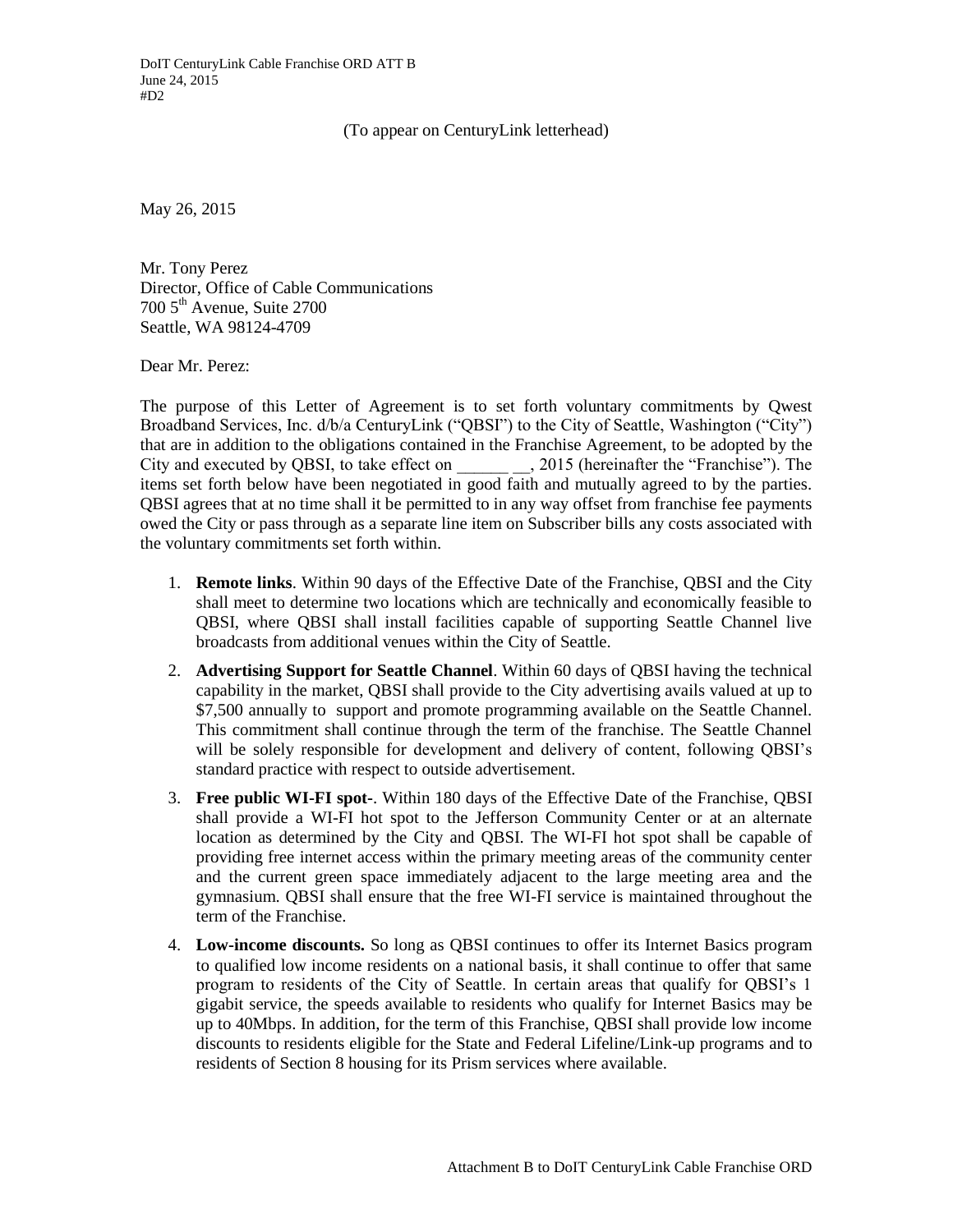- 5. **Computing Center.** No later than twelve months after the Effective Date of the Franchise, QBSI will equip a location of the City's choice, by providing 1 gigabit service and equipment, including up to ten computers, a printer and if requested a large screen flat panel television. QBSI shall also provide complimentary Prism Complete Cable service to the location if requested so long as the center is a qualified living unit.
- 6. **Complimentary gigabit service to a City facility location.** When PEG services are made available to a City facility location of the City's choosing, QBSI shall provide a complimentary gigabit internet connection to the facility. The service level quality shall be as provided to commercial customers and the connection shall remain in place throughout the term of the franchise.

The parties understand that voluntary commitments listed above supplement other obligations contained in the Franchise such as:

- Complimentary Individual PEG program listings on the Electronic Program Guide (EPG) for all PEG channels (Section 6.8 (D))
- PEG Channels content on Video on Demand platform (Section 6.8 (C))
- PEG Channel move relocation assistance (Section  $6.3$  (E))
- $\bullet$  PEG info in new subscriber packet and annual reminder (Section 6.11))
- Low-income needs-based Subscriber discounts as described in Section 15.4; and
- All PEG channels shall have signal quality comparable to commercial channels including HD and successor formats (Section 6.7 (B)).

In addition to the foregoing voluntary commitments and Franchise obligations, CenturyLink agrees to meet with the City annually over the term of the Franchise to explore provision of additional commitments and benefits for the City and its residents taking into account its number of subscribers. These meetings shall be done with the understanding that CenturyLink is a second entrant and has no market share as of the Effective Date of the Franchise, and to the extent applicable, is entitled to the protections set forth by the FCC, including from the FCC Report and Order, FCC 06-180, March 5, 2007.

Enforcement of the terms of this Letter of Agreement shall be consistent with the enforcement procedures set forth in the Franchise. CenturyLink stipulates that a violation of these terms by CenturyLink may be considered by the City as a violation of the Franchise and shall subject CenturyLink to all remedies available to the City under the Franchise and pursuant to applicable law.

Acknowledged and agreed to this  $\_\_\_$  day of  $\_\_\_\_\_\_\_$ , 2015.

## **Qwest Broadband Services, Inc.**

By:  $\qquad \qquad$ 

Its:  $\frac{1}{2}$ 

**City of Seattle, Washington**